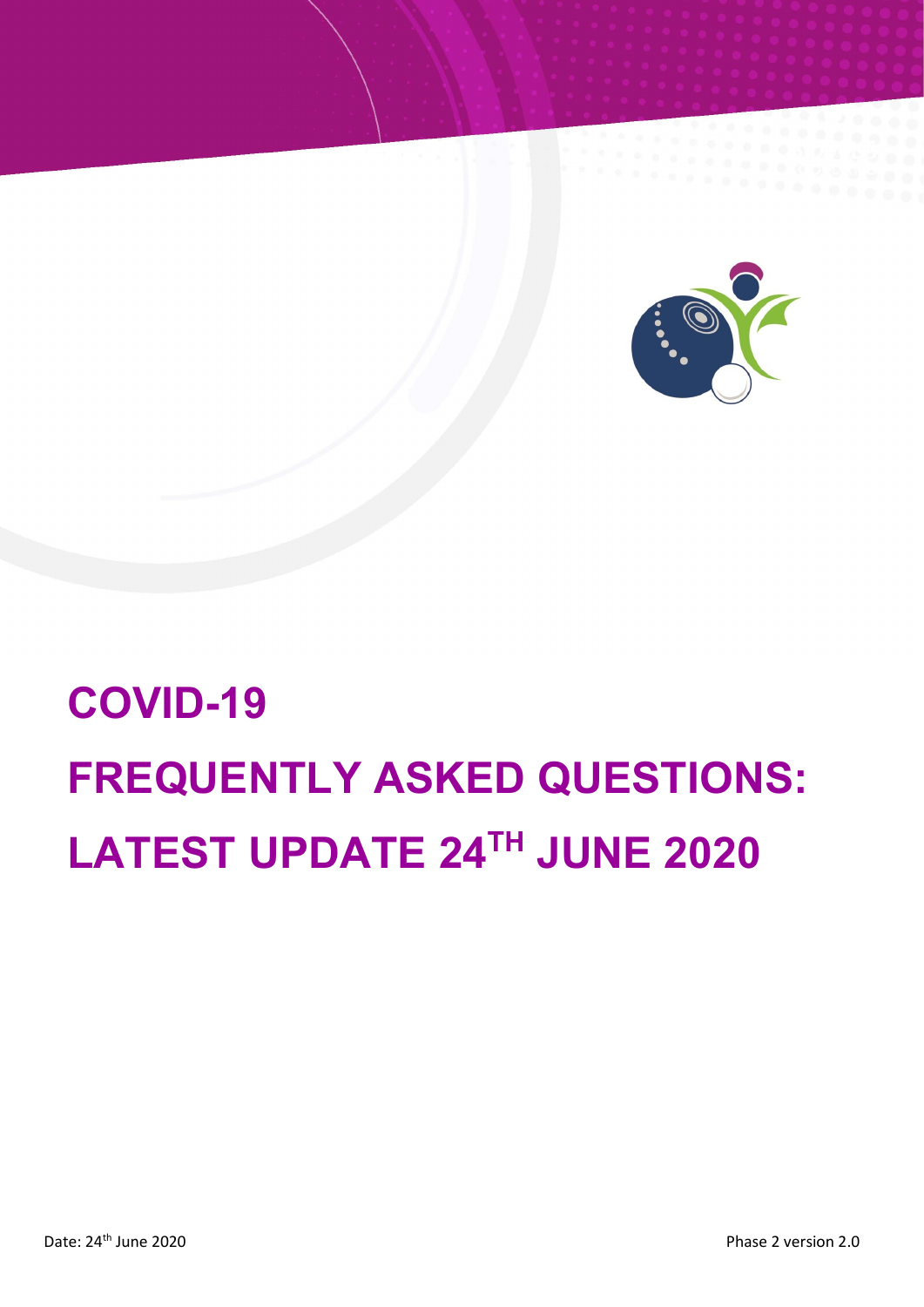# **UPDATES IN YELLOW**

#### **FURTHER UPDATES IN GREEN**

#### **Players:**

#### 1. **Are Bowls Scotland recommending people go back to Bowls?**

*The Scottish Government, sportscotland or Bowls Scotland are not forcing clubs to re-open or any of our members to play bowls. If your club has the correct safety procedures in place and follows the information detailed in the Guidance document and as an individual you feel safe and have a desire to return to the bowling green, you can do so*

## 2. **Am I allowed to play against someone from outside my household?**

*Yes. Bowling activity can resume but should ONLY include:*

- *Practice individually*
- *Games / informal competitions with members of your own household*
- *Games / informal competitions with two other households where physical distancing can be maintained and up to a maximum of 8 people on a rink (Only play with two other households per day)*

## 3. **Can over 70's bowl?**

*Yes. Players who are 70 and over can play but should follow current guidance to make their own decision about returning to the green* 

*[https://www.nhsinform.scot/illnesses-and-conditions/infections-and-poisoning/coronavirus-covid-](https://www.nhsinform.scot/illnesses-and-conditions/infections-and-poisoning/coronavirus-covid-19/coronavirus-covid-19-general-advice)[19/coronavirus-covid-19-general-advice](https://www.nhsinform.scot/illnesses-and-conditions/infections-and-poisoning/coronavirus-covid-19/coronavirus-covid-19-general-advice)*

#### 4. **I am shielding, can I now play bowls?**

*Yes, with caution. People who are shielding are permitted to undertake activities providing strict physical distancing is adhered to.*

#### 5. **I have a disability and require support; how can I return to the green?**

*Players who require personal support can bring a carer with them. Disability aids and wheelchairs must be sanitised before and after each session. If club equipment is to be used, prior permission along with instructions for use must be obtained*

#### 6. **I am classed as high risk; can I go and play bowls?**

If you are at a higher risk, you should follow current guidelines to make your own decision about returning to the green. [https://www.nhsinform.scot/illnesses-and-conditions/infections-and-poisoning/coronavirus-covid-](https://www.nhsinform.scot/illnesses-and-conditions/infections-and-poisoning/coronavirus-covid-19/coronavirus-covid-19-general-advice)[19/coronavirus-covid-19-general-advice](https://www.nhsinform.scot/illnesses-and-conditions/infections-and-poisoning/coronavirus-covid-19/coronavirus-covid-19-general-advice)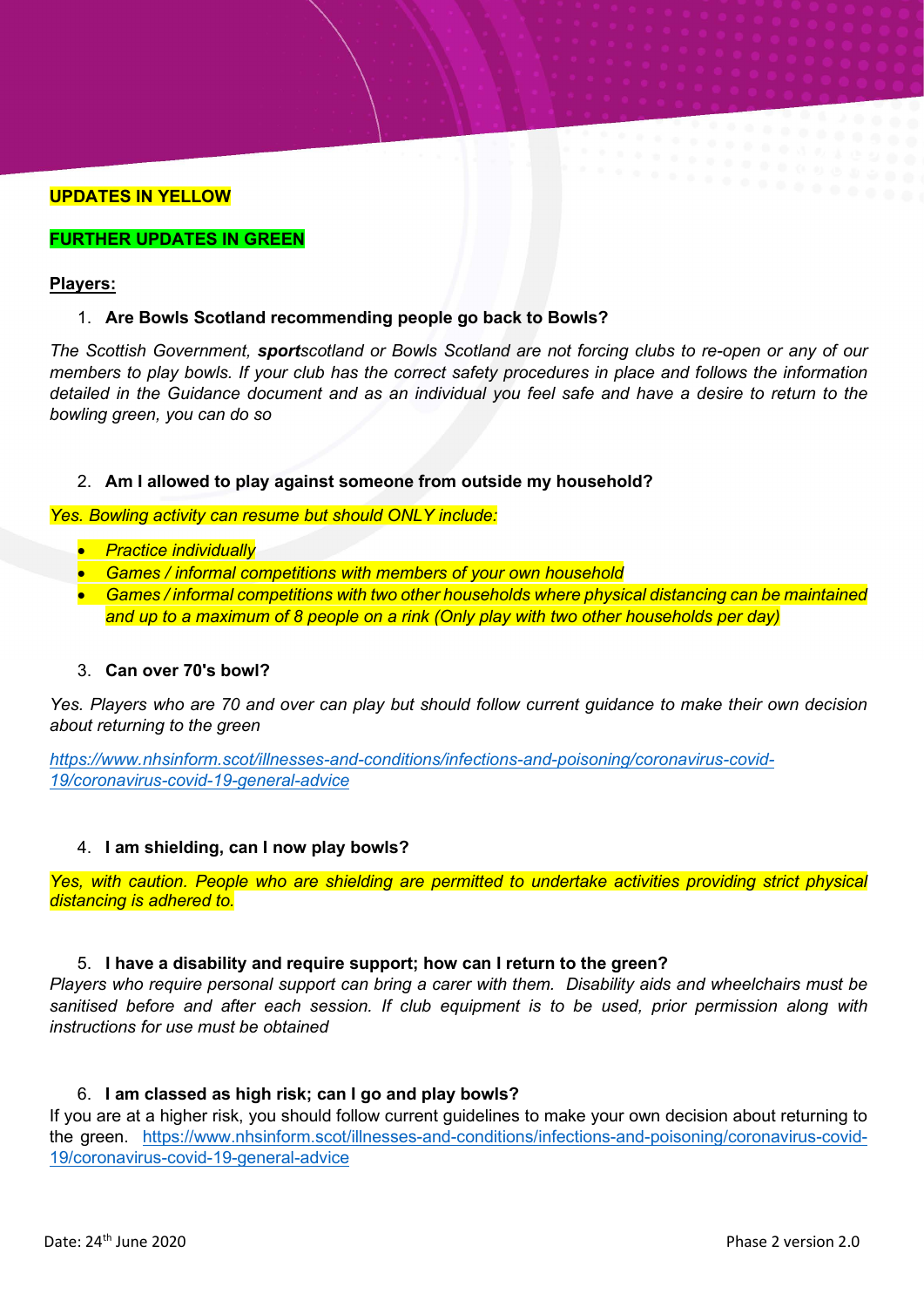# 7. **Can I travel to my club to play bowls?**

*Travel restrictions outlined by the Scottish Government should always be adhered to. You can drive within the local area for the purposes of undertaking outdoor exercise and physical activity. As a guide, rather than a fixed limit, broadly 5 miles from your home would be within your local area.*

8. **I do not want to bowl this season due to the virus, can club force me to pay membership?** *All clubs will require funds to continue to stay open, therefore we encourage you to continue to pay your membership fee if you can, even if you do not intend to play*

# 9. **Can someone 16 or under play without a parent/guardian?**

*Parents or guardians must accompany those aged 16 and under wishing to play at the club. They can either be on the green practicing with them or be allowed to wait at the side of the green.*

# 10. **Can I receive coaching?**

*Coaching is permitted if physical distancing can be maintained, and it is with members of your household and/or members of 2 other households.* 

*A coach should not deliver coaching to more than 2 households at any one time or provide training to more than 2 households per day.* 

*When participating in training or coaching, where possible, avoid touching surfaces and sharing equipment and touching your mouth and face.*

# **Competitions:**

11. **Can we run competitions and our club champs if we follow physical distancing?** *Informal competitions within the club may resume in line with bowling activity guidance but no external club friendlies or club ties should take place at this time*

*Informal competitions must follow household, physical distancing and hygiene guidelines* 

*Informal competitions where groups of more than three households (or extended households) (maximum of 8 people) congregate at any one time are NOT permitted*

We use the word informal to demonstrate that this is not normal competitive play as this is not normal bowling activity. It is a phased return to the green, bowling is part of the extension to exercise and is not 'normal' bowls and there are still a number of restrictions in place that will have an impact on running competitions including travel restrictions and bowling activity.

If clubs would like to run informal competitions in a structured way (family / friends competitions, hat nights) they must risk assess, meet household guidance and follow current guidelines from Bowls Scotland and the Scottish Government on physical distancing and maintaining good hygiene.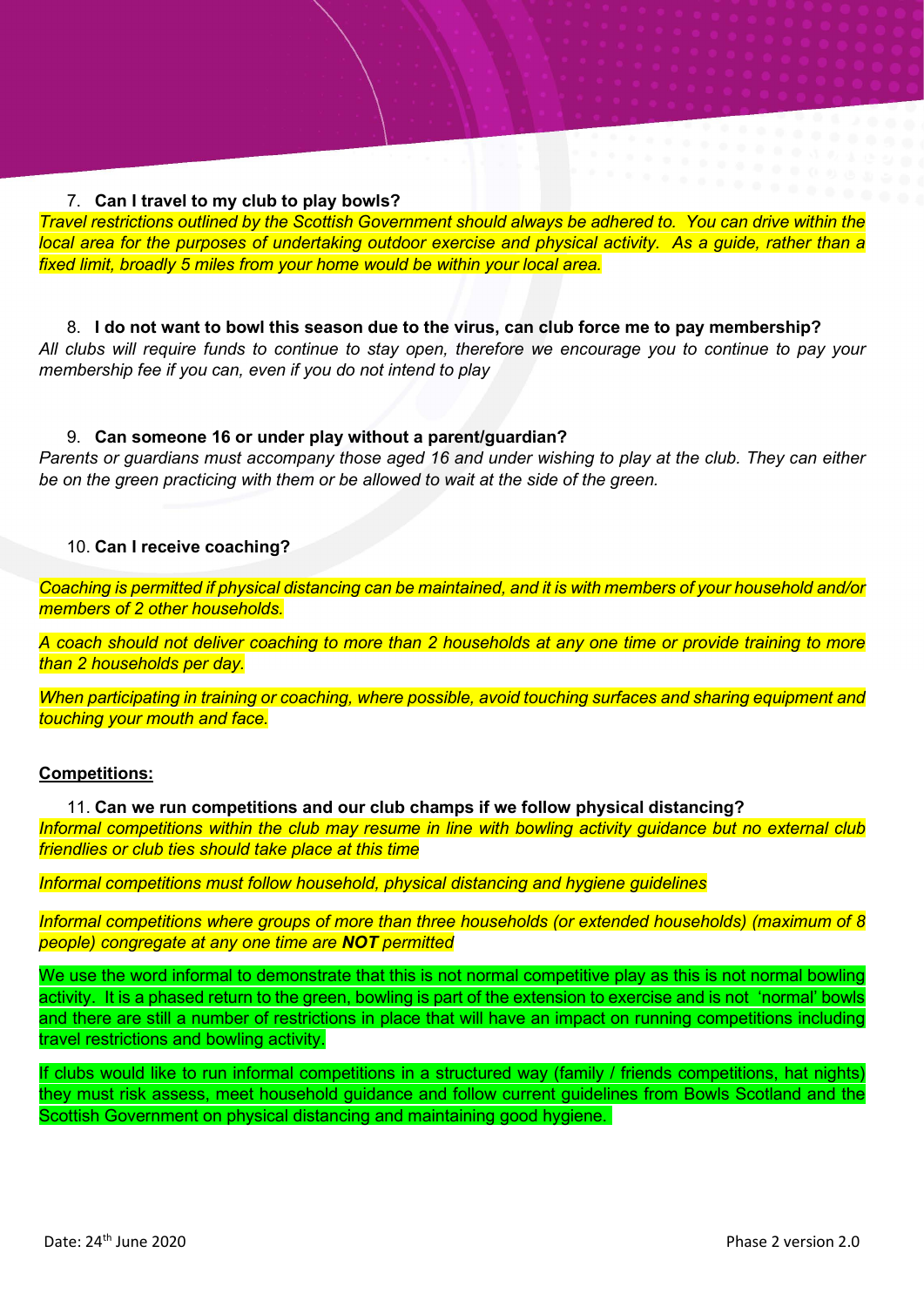Some examples of limiting risk include (Singles and Pairs)

- Jack not delivered by each player; jack pre-set each end.
- Only one player responsible for placing the mat.
- Players / Teams should complete own scorecard.
- Tape Measures should not be shared.
- Only spray chalk should be used.
- Play against a maximum of 2 households per day

# **Preparing for Play & Facility Considerations:**

#### 12. **How do we ensure good hygiene at the club?**

*Cleaning of equipment, hand and respiratory hygiene are core measures to be implemented and provision should be made for these.* 

*Clear guidance and plans are needed for cleaning of facilities and equipment, and waste disposal. For instance, common touchpoint surfaces (gates, door handles, handrails etc) should where possible be left open but if not possible, regular cleaning with disposable gloves should be undertaken.*

*Make hand sanitizers or wipes available for use at entrance/exit to venue/facility where possible. Hand sanitiser should be at least 60% alcohol based and detergent wipes appropriate for the surface they are being used on. Cleaning products should conform to EN14476 standards.*

*A checklist for health, hygiene and cleaning considerations and actions is available here: [Getting your](http://www.sportscotland.org.uk/covid-19/getting-your-facilities-fit-for-sport/)  [Facilities Fit for Sport](http://www.sportscotland.org.uk/covid-19/getting-your-facilities-fit-for-sport/)*

*Further guidance is available at;*

*[Health Protection Scotland: General guidance for non-healthcare settings](http://www.hps.scot.nhs.uk/web-resources-container/covid-19-guidance-for-non-healthcare-settings/)*

*[Health Protection Scotland: Cleaning in a non-healthcare setting](http://www.gov.uk/government/publications/covid-19-decontamination-in-non-healthcare-settings/covid-19-decontamination-in-non-healthcare-settings)*

*[Health Protection Scotland: Hand hygiene techniques](http://www.hps.scot.nhs.uk/a-to-z-of-topics/hand-hygiene/)*

#### 13. **Can toilets in the club be open?**

*The Scottish Government guidance on physical distancing states that "the risk of transmitting the virus is greater indoors, and the virus could be transmitted by or to you when you touch surfaces". As a result, the Scottish Government guidance is clear that there is no access to indoor sports facilities permitted during this phase, this includes toilets. Bowls Scotland continues to fully support and follow the Scottish Government guidelines relating to COVID19, including ensuring the safety and wellbeing of all members of Bowls Scotland. Please continue to err on the side of caution and follow the guidance provided by Scottish Government.*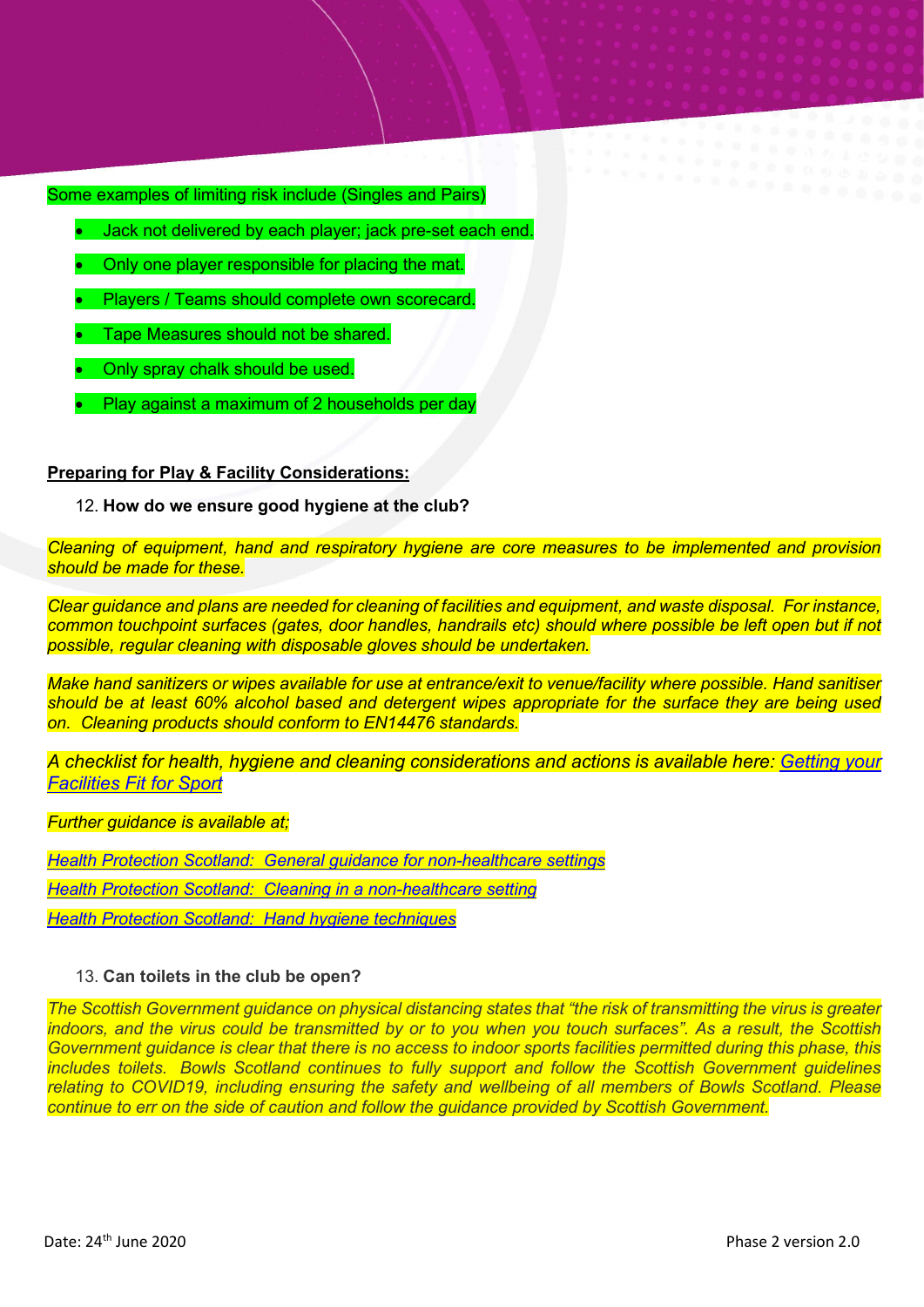# 14. **How do clubs contact members about playing including those who do not have online access and organise playing time?**

*Clubs should use the appropriate method of communication for their members, whether this is via social media, club website, email or by phoning members. Whatever the method of communication, a booking system and log should be implemented to ensure a log of attendance at the green is in place. This will support contact tracing, if required. A booking template is available on the Bowls Scotland website*

# 15. **How often should mats and jacks be cleaned?**

*Cleaning products must be made available by the club. Players must use the cleaning products after each game to cleanse all mats and jacks (ensure these are completely dry of disinfectant before use on the green again).*

*Mats and jacks should be cleaned additionally at the end of the day and before the start of sessions the following morning*

## 16. **Are there an any insurance implications with opening?**

*Clubs should check with their insurance provider and put any additional measures in place as per their insurance company's recommendation (for example player disclaimers).*

# 17. **Should we monitor player compliance at the green?**

*Clubs need to do what works for them and their environment. This might be having a club volunteer oversee sessions or a trust policy in place and encouraging members to be vigilant and take responsibility*

#### 18. **Can we share our ideas on social media?**

*Yes - Clubs are encouraged to think creatively about how best to make their sport or activity possible within the guidelines, and we would love to hear from you.* 

# 19. **Can clubs allow people to watch play on the green?**

Bowling clubs can allow access for outdoor spectating **ONLY** if:

- Physical distancing can be maintained for example:
	- $\circ$  Limited numbers on benches to ensure 2m physical distancing is maintained
	- o Benches must be at least two meters apart
- Good hygiene is maintained for example:
	- o Benches are cleaned after every use
- Clubs can accommodate the additional numbers and ensure physical distancing remains (including standing and seated spectators)
- Clubs can ensure spectators adhere to all other Bowls Scotland and club guidance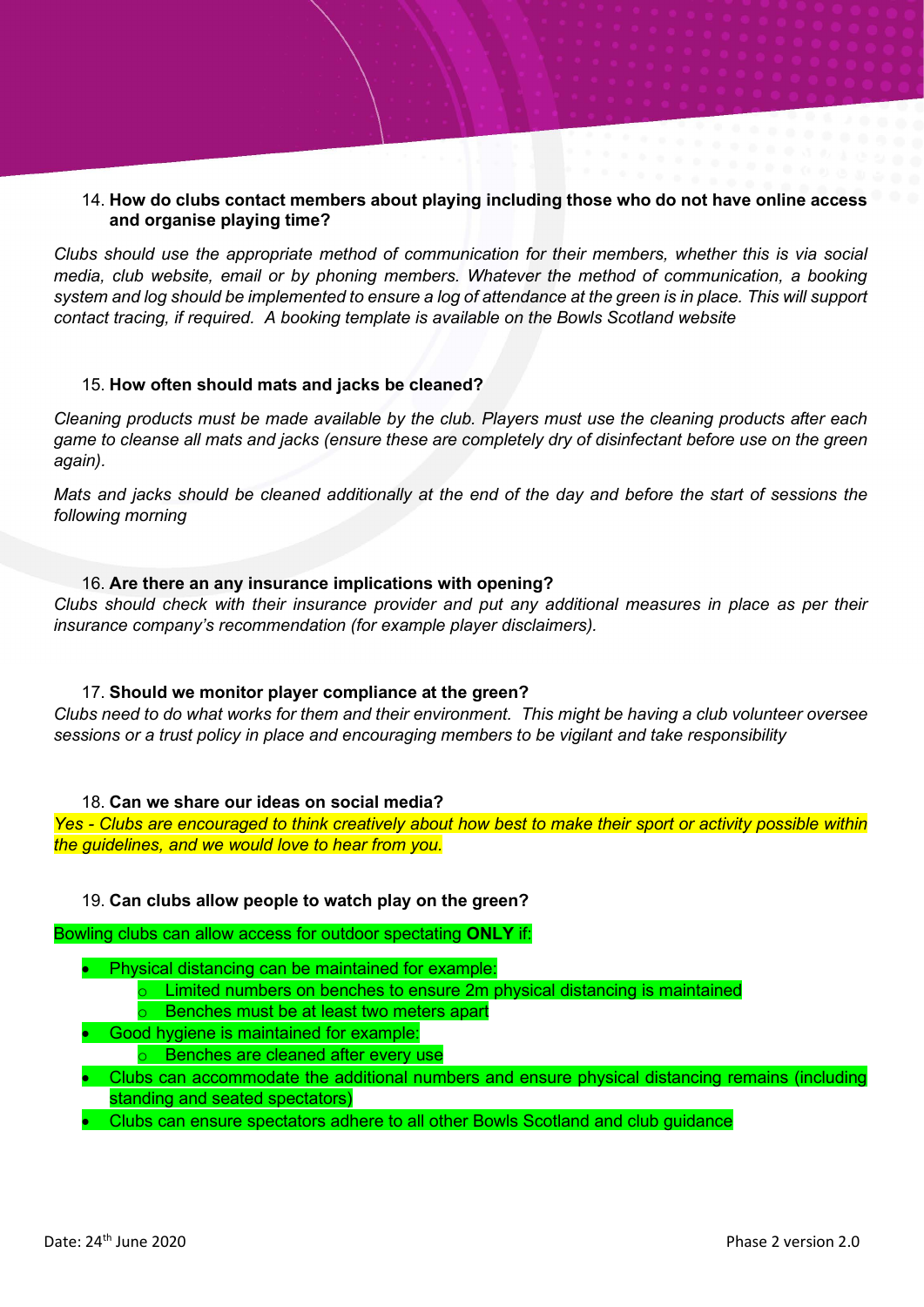## 20. **What if club members do not comply with the rules?**

*We expect all club members to comply with club rules and Scottish Government guidance. If a member is not deemed to have followed club rules, it is up to individual clubs to take the necessary action.*

## 21. **What is the recommended gap between sessions to allow a safe change over?**

*Clubs should allocate a minimum of 30 minutes between 'booking slots' to minimise the number of players arriving and leaving at any one time and allow for any shared equipment to be sanitised by those finishing play and for those arriving prior to commencing their session*

## 22. **How do we hold a committee meeting to discuss this and other matters?**

*Clubs should continue to host meetings online, by phone or email and not meet face to face. Bowls Scotland has advice on online platforms, please contact your National Development Officer for more information.*

*Clubs should not be holding committee meetings in the club house or hosting meetings against physical distancing and household guidance.*

# 23. **The committee do not want to open the club, however members still want to play?** *It is entirely up to club if they open or not, there is no urgency to return to the green. We understand that members might want to get back to bowling as soon as possible so we would ask clubs to keep communicating*  with their members and encourage them to be patient and understand your decision not to open. In time when

*restrictions are lifted, this may make it easier for both clubs and players to get back on the green*

24. **Our club has only one entry and exit how can we structure how people access/leave the green?** *Clubs should look at the template on Green Layout which outlines additional support in this area. Clubs should consider how to support any player with mobility issues*

#### 25. **Can benches and bins be used around the green?**

*Benches are permitted for use only for those that are playing e.g. for putting on shoes / preparing for play / finishing play and only if good hygiene and physical distancing can be maintained.*

*Bins may be provided but should be regularly checked, cleaned/sanitised, emptied and disposed of using appropriate personal protective equipment.*

26. **How do players clean hands prior to play if access to clubhouse is not permitted?** *Players should bring their own hand sanitiser and use this throughout play*

# 27. **Will first aid cover be available at the club?**

*Clubs should conduct a risk assessment and inform all those who wish to play that there will be limited or no first aid available. Clubs should ensure they have players emergency contact details*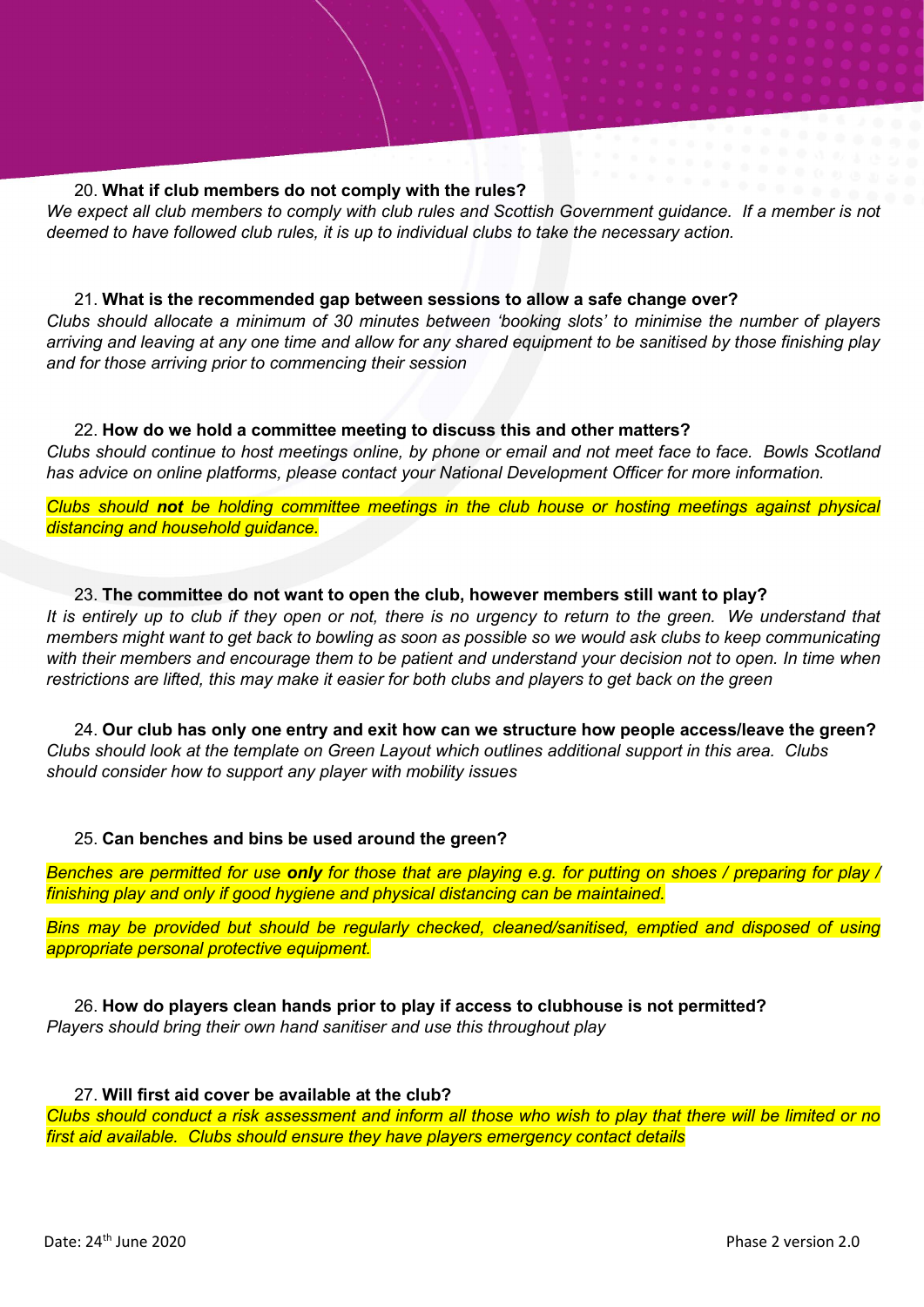# 28. **How do members get their bowls if they are in the locker?**

*The clubhouse and locker room facilities will remain closed and should not be accessed/used by players. Limited essential access for example to remove bowls and shoes etc may be allowed by the club and should be coordinated appropriately e.g. if the key holder looking after the facility placed the items outside for collection, but clubs should risk assess and ensure appropriate measures in place*

## 29. **Are we allowed to have potential new members play?**

*It is entirely up to clubs. It is quite feasible that there may be non-members from your local community that wish to use bowls as part of their daily/weekly exercise. If new members want to participate then this may be an opportunity to introduce them to bowls as long as guidelines are followed*

## 30. **What other checks should we do prior to opening?**

*Please see the general guidance for bowling activity on our website which includes templates and additional information*

## 31. **I am a coach and need my PVG, how do I do this?**

*At this moment Bowls Scotland are unable to send or receive PVG forms we have put a hold on PVG processing until further notice. We are seeking clarification from our processing body Volunteer Scotland Disclosure Services (VSDS) as to when they will start to process PVGs for volunteers within a sporting context.*

*A further update will be provided in July with a view to re-start the PVG processing as soon as we can.*

*If there are any urgent safeguarding issues or concerns, these should be reported to: safeguarding@bowlsscotland.com* 

#### 32. **If we have any questions about opening, who do we contact?**

*Firstly, please ensure you have read all the guidance and FAQs as these might be able to answer any questions you may have. However, if you still require assistance, please contact our National Development Officers can support with any additional questions you may have:*

- *Districts 1-10: Stuart Bell - 07525 134385 or [stuartbell@bowlsscotland.com](mailto:stuartbell@bowlsscotland.com)*
- *Districts 11-24: Daniel Baker - 07821 118774 or [danielbaker@bowlsscotland.com](mailto:danielbaker@bowlsscotland.com)*
- *Districts 25-32: Lawra Cox - 07715 025736 or [lawracox@bowlsscotland.com](mailto:lawracox@bowlsscotland.com)*